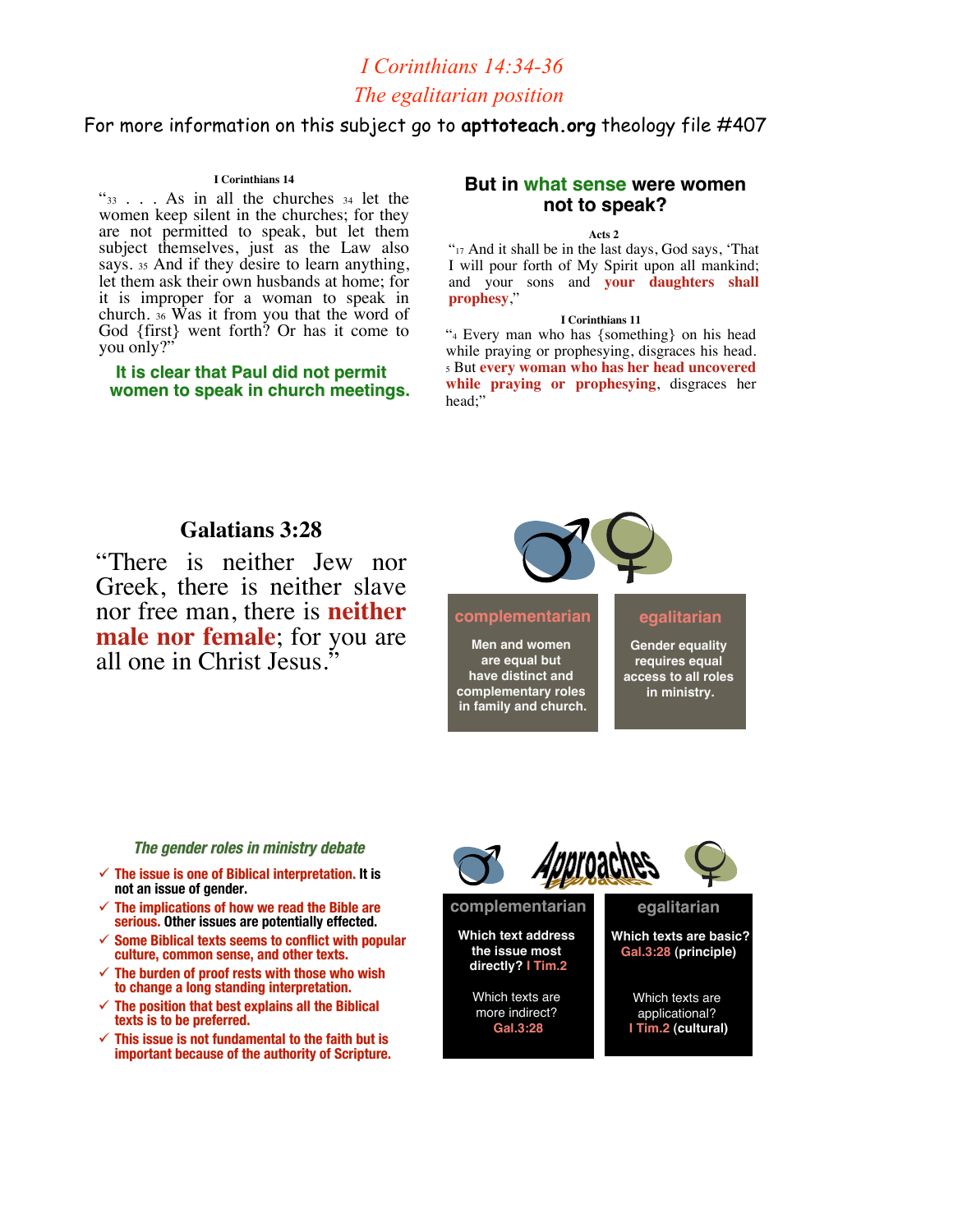### **Arguments for the egalitarian position Arguments for egalitarian position**

- **1. Justice. If God is just there must be role equality.**
- **2. Jesus. 2. Jesus. Jesus' treatment of women suggests that they had freedom in ministry.**
- **3. N.T. church. 3. N.T. church. There are many examples of women in leadership roles.**
- **4. Specific texts. 4. Specific texts. The Bible teaches full equality. Gal.3:28 there is no distinction in Christ**
- **5. Explanations of problem texts. 5. Explanations of problem texts. There are answers to texts that seem to contradict this position.**
- **6. Calling. 6. Calling. Women are often called by the Spirit to positions of leadership in the church.**

## **Jesus' view of women**

- **1. Disciples. Jesus welcomed women as disciples.**
- **2. Instruction. 2. Instruction. Jesus taught women along with men.**
- **3. Recognition. 3. Recognition. Jesus gave women special recognition.**
- **4. Participation. Women were present at key events in Jesus' life.**
- **5. Gospel of Thomas. Gospel of Thomas. Jesus had a close relationship with Mary.**
- **6. The 12 Apostles. Jesus' Apostles and the 70 he sent out as missionaries were all men!**

### **N.T. examples of women in leadership? N.T. examples of women in leadership?**

- **1. Acts 18:26** "But when Priscilla and Aquila heard him, they took him aside and explained to him the way of God more accurately.'
- **2. Rom.16:1-2** "I commend to you our sister Phoebe, who is a servant (**deaconess**) of the church ... She herself has also been a helper (**protectoress**) of many, and of myself as well."
- **3. Rom.16:7 3.** "Greet Andronicus and Junias (**Junia?**), my kinsmen, and my fellow-prisoners, who are outstanding among the apostles."
- **4. II Jn.1.** "The elder to the chosen lady and her children"

#### **Galatians 3:28**

"There is neither Jew nor Greek, there is neither slave nor free man, there is **neither male nor female**; for you are all one in Christ Jesus."

#### **Colossians 3:11,18-19**

"11 a renewal in which there is **no distinction** between Greek and Jew, circumcised and uncircumcised, barbarian, Scythian, slave and freeman, but Christ is all , and in all."

### "18 **Wives, be subject to your husbands**, as is fitting in the Lord."



#### *Redemptive Movement method of interpretation*